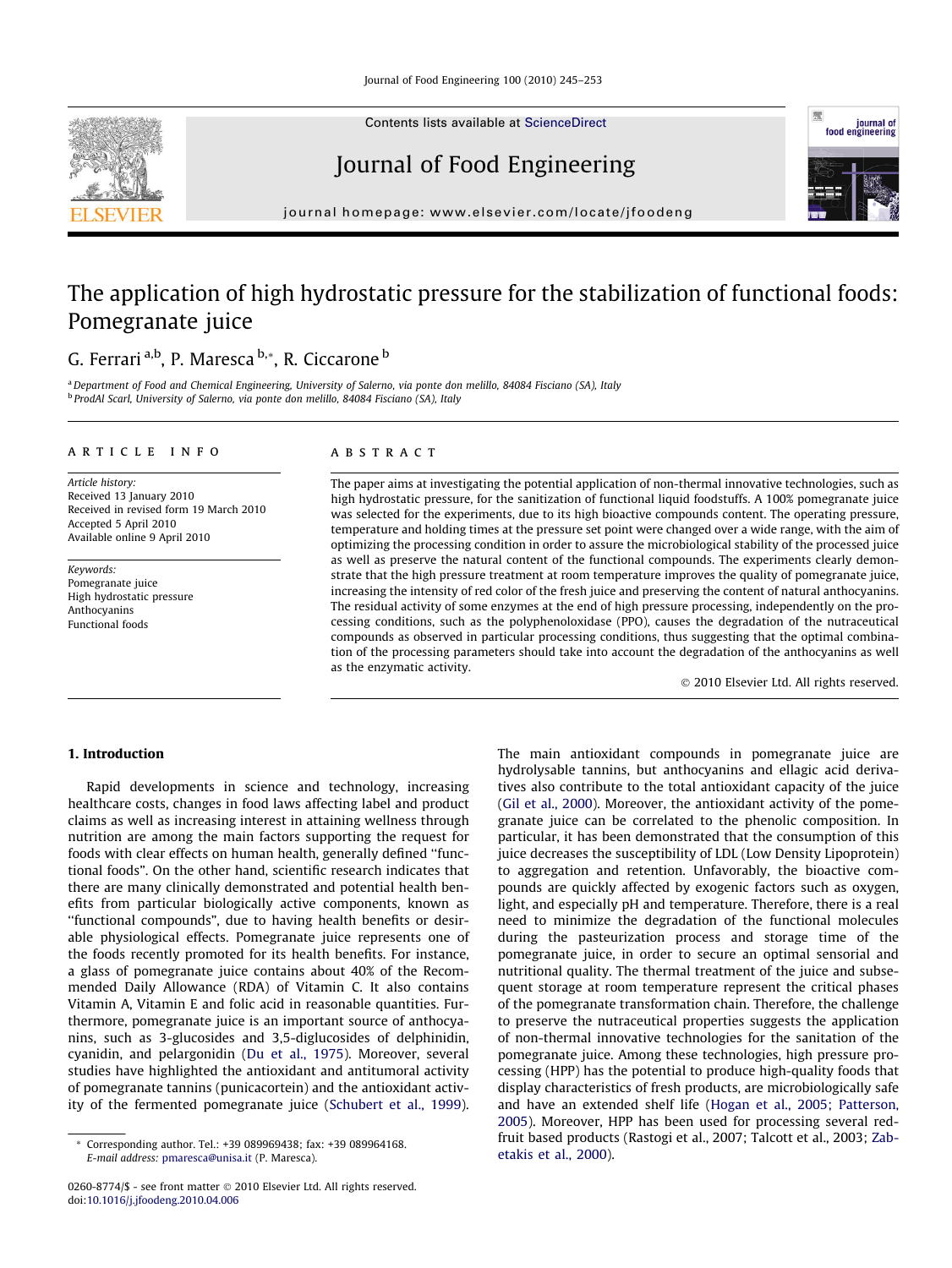The present paper aims at analyzing the effects of pressure, temperature and processing times on the main parameters related to the quality of pomegranate juice: the color parameters, the content of tannins, anthocyanins, polyphenols, the aroma composition. A detailed analysis of the experimental data will allow the optimal combination of the processing parameters to be selected as well as verify the possible implication of HPP application on the selected juice.

# 2. Materials and methods

#### 2.1. Pomegranate juice extraction

Pomegranates (Punica granatum) obtained from the local market, were used for the extraction of the juice. This fruit is nearly round, 2-1/2 to 5, crowned at the base by a prominent calyx. The tough, leathery skin or rind, is typically yellow overlaid with light or deep pink or rich red. The internal seeds are separated by a membranous walls and white, spongy, bitter tissue and filled with sweetly acid red juice. The extraction process is deeply described by [Alper et al. \(2005\).](#page-7-0) The pomegranates were washed with water to remove any surface dirt and superficial microbial flora. The fruits were cut into halves, the seeds removed and pressed with a pilot basket press in order to have a 40–45% yield. The extracted juice was sequentially flocculated with 300 mg/L of gelatine A (Sigma–Aldrich Co., Bloom: 90–100) and 300 mg/L of Bentonite (Sigma–Aldrich Co.), at room temperature for 1 h. Clear juice was obtained by filtration through cheese paper. Samples of 50 ml were stored frozen and thawed at room temperature before the experiments.

#### 2.2. High pressure apparatus

The experiments were carried out in a high pressure (HP) pilot plant MINI FOODLAB FPG5620, constructed by Stansted Fluid Power Ltd. (Stansted, UK). Designed for the high pressure treatments at temperatures ranging from -20 to 90 C, the HP apparatus has an internal volume capacity of 0.5 L, generally reduced to 0.3 L due to a perforated cylindrical gasket used for the samples load and recovery. The maximum operating pressure is 900 MPa and the pressurization fluid is a 70% ethanol–water solution mixed with castor oil used as lubricant. After loading the samples and setting the processing conditions in terms of pressure and temperature levels, pressurization rate, holding time under pressure, as described in the experimental procedure paragraph, the HP apparatus automatically carries out the treatment, allowing the recovery of the treated samples at the end of the decompression step and the lighting of the secure opening lamp. The system is completely adiabatic and causes an average temperature increase of 4 °C/100 MPa.

#### 2.3. Experimental procedures

The pressure and temperature profiles were recorded for each test. The investigated variables were: pressure (400–600 MPa), temperature (25–50 °C) levels and operating time (5, 10 min). Pomegranate juice samples, thawed before the process, were sealed in flexible pouches made from a multilayer polymer/aluminum/polymer film (polyethylene–aluminium–polypropylene). The pouches were introduced into the high pressure reactor and the pressure cycle set to the chosen experimental conditions (pressure, temperature, holding time). At the end of the treatment, the pouches were stored at  $4^{\circ}$ C before the complete chemical–physical and microbiological characterizations. The analytical determinations were carried out in triplicate. Analysis of variance (ANOVA) was used to test effects of pressure, temperature and processing times on the microbial survival ratio and on the chemical– physical parameters of the juice samples (fresh and processed juices). Student tests were used as paired comparisons between sample means. Level of significance was set to 0.05. In the following paragraphs the experimental procedures are described in detail.

#### 2.4. Microbiological assay

The number of surviving cells, N, after each test was determined, after a proper dilution of the treated samples in distilled water, by plate count method. The count of microbial colonies, grown on PCA (Plate Count Agar, Oxoid) slants at  $32^{\circ}$ C for 72 h, was expressed in cfu/ml (colony forming units per ml of sample). The survival fraction,  $S = N/N_0$ , and the level of inactivation,  $log(S)$ were evaluated for each test.

#### 2.5. Chemical–physical characterization

In order to determine the effectiveness of the HPP, the main parameters related to the juice quality were estimated for both the untreated juice samples as well as the samples processed under different combinations of the processing parameter. In particular color on CIELAB scale  $(L^*, a^*, b^*)$ , TCD (total color density), PC (Polymeric Color), CDT (Color Due to Tannins), AC (Anthocyanins Color), IB (Browning Index), turbidity, total phenols and aroma were measured in triplicate for each sample.

#### 2.5.1. Color analysis

A tristimulus colorimeter Chroma Meter CR-200b (Konika Minolta Sensing Inc., Osaka (Japan)) was used to measure the color of the pomegranate juices. The color is expressed in a three-dimensional color space, which simulates the perception of color by the human eye. The L\* axis (luminance) expresses the brightness, ranging from total black to total white. The  $a^*$  and  $b^*$  axes are the two color coordinates, with the  $a^*$  axis ranging from green to red and the  $b^*$  axis ranging from yellow to blue. For the measure juice samples were disposed in a plastic container, previously used for the instrument calibration on the standard white plate. For each measurement the chromameters measuring head was placed on the free surface of the juice and the light source was activated. The values of the chromatic parameters were read on the digital display of the instrument.

#### 2.5.2. TCD, PC, CDT, AC analysis

A double-beam UV–vis spectrophotometer V670 (Jasco-Europe, Italy) was used to measure the chromatic characteristics of the juice samples, according to the procedure reported by [Alper et al.](#page-7-0) [\(2005\)](#page-7-0) for the characterization of pasteurized pomegranate juice.

TCD is expressed as the total absorbance values of the brown compounds, which show maximum absorbance at 420 nm and absorbance of the juice that gives its maximum at 533 nm. The pomegranate juices were diluted with distilled water for each test in order to obtain an absorbance below 1.0 (preferentially between 0.4 and 0.6) measured at 533 nm. The TCD is estimated by the Eq. (1), as a function of the absorbance at 420 nm (Abs420), at 533 nm (Abs533) and at 700 nm (Abs700), and of the Dilution Factor (DF).

$$
TCP = [(Abs420 + Abs533) - 2(Abs700)] * DF
$$
\n(1)

Polymeric tannin pigments are resistant to the bleaching effect of bisulfate. For this test, 6 mL of clear juice was transferred into two tubes. Distilled water (0.4 mL) was added to the first tube (control) and 0.4 mL of a 20% (w/w) solution of  $K_2S_2O_5$  was added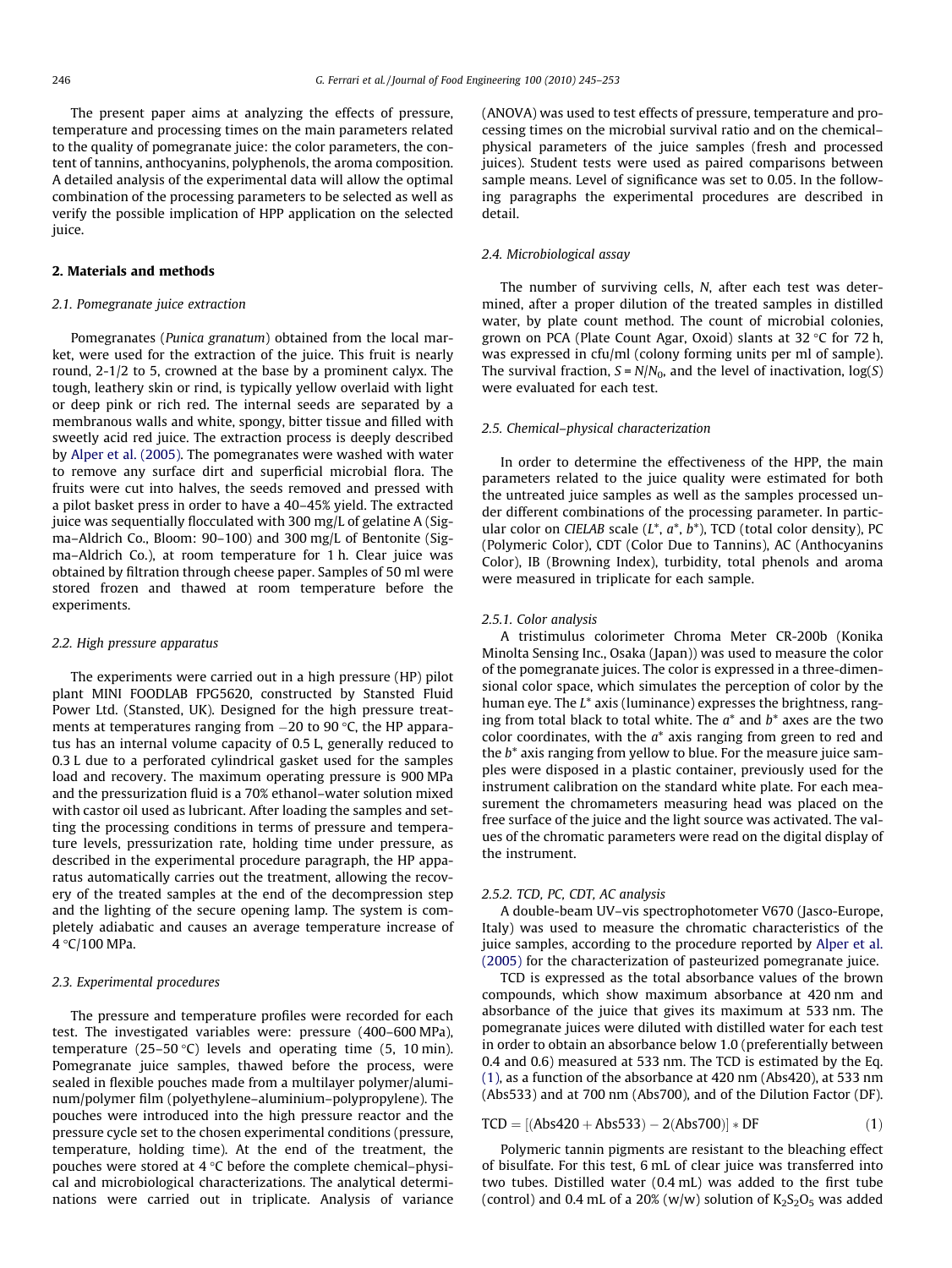to the second tube. The polymeric color of the juices was measured by using juices added with the bisulfate solution, according to Eq. (2).

$$
PC = [(Abs420 + Abs533) - 2(Abs700)] * DF
$$
 (2)

The CDT parameter is evaluated as the ratio of polymeric color and total color density values, according to Eq. (3).

$$
CDT(\%) = \frac{PC}{TCD} * 100
$$
 (3)

The contribute of the anthocyanins concentration was measured by a spectrophotometric analysis carried out at the maximum peak of absorbance of the pomegranate juice. In particular, the measure was carried out at 533 nm.

#### 2.5.3. Browning Index

The Browning Index (BI) represents the purity of brown color and is reported as an important parameter in the processes where enzymatic or non-enzymatic browning takes place ([Guerrero et al.,](#page-8-0) [1996; Castañón et al., 1999\)](#page-8-0). It is measured according to Eq. (4) and depends on the colorimetric parameters  $a^*$ ,  $b^*$  and  $L^*$ :

$$
BI = [100(x - 0.31)]/0.172
$$
 (4)

where  $x$  is given by Eq. (5):

$$
x = (a^* + 1.75L^*)/(5.645L^* + a^* - 3.012b^*)
$$
\n(5)

#### 2.5.4. Turbidity

The turbidity of the pomegranate juice samples was measured by means of a standard double-beam UV–vis spectrophotometer V670 (Jasco-Europe, Italy) at a fixed wavelength of 700 nm.

#### 2.5.5. Colorimetric determination of total phenols

The Folin–Ciocalteu assay was used for the determination of total phenol content in the pomegranate juices. This assay is often used to determine the total content of food phenols, especially of red wines. The total phenols were determined colorimetrically. A mixture of distilled water and reagents was used as a blank. The phenols are expressed as gallic acid equivalents. Gallic acid standards at five different concentrations ranging from 100 to 500 mg/L were prepared. By using these standards, the gallic acid calibration curve was obtained, with the total phenols being calculated from this curve.

#### 2.5.6. Aroma

The aroma of the fruit juice was tested by means of an electronic nose. Experiments were carried out with a portable electronic nose, PEN2 (PCA Technologies, Milan (Italy)). PEN2 consisted of a sampling apparatus, a chamber containing a series of sensors, and pattern recognition software (Win Muster v.1.6) for data recording. For each test, 10 ml of the liquid samples were closed in a sealed flask (internal volume: 50 ml) endowed with an inlet and outlet valve. Flask were left for 20 min at ambient temperature to reach a stable vapor pressure of volatile compounds. The flask headspace was fluxed inside the sensor chamber of the instrument by means of the measuring probe connected to the outlet valve place of the flask. Considering the preliminary conditioning of the instrument (flushing time: 400 s), a single measurement was carried out in 10 min. Principal Component Analysis (PCA) and Linear Discriminant Analysis (LDA) statistical analyses were used to elaborate the experimental data and discriminate the odor of the samples.

# 3. Results and discussion

#### 3.1. General aspects

In order to test the effect of high pressures on the stabilization as well as nutritional and sensorial properties of red fruit juices, HP cycles were carried out on samples of pomegranate juice under different operating conditions. The performed research activity will create general criteria for the selection of process conditions in terms of the time–pressure–temperature combination able to ensure the preservation of the functional properties of pomegranate juice. This will be achieved through a detailed analysis of the experimental results deriving from microbiological, chemical and sensorial determinations.

#### 3.2. Effect of processing conditions on microbial load

The samples of pomegranate juice, characterized by an initial microbial concentration of approximately  $10<sup>4</sup>$  cfu/ml, were treated by high hydrostatic pressure. Despite the initial high microbial load, probably due to the poor quality of the pomegranate fruits used for the extraction of the juice, the microbiological assays performed on the treated samples show that the microbial load after the HP cycles is always lower than 1 cfu/ml. This result highlights the efficacy of the HP process, whatever pressure and holding time are set for the experiment and confirm the experimental data reported in literature for acidic fruit juices ([Di Matteo et al., 1996;](#page-7-0) [Donsì et al., 1998; Linton et al., 1999; Alpas et al., 2000; Donsì](#page-7-0) [et al., 2003\)](#page-7-0). According to the experimental results achieved, the residual microbial load and therefore the microbiological criteria do not give any useful indications on the optimal operating condition. All the combinations of pressure, temperature and holding time should be taken into account in the following experiments. Moreover, the chemical–physical parameters provide sufficient information for the choice of the optimal process conditions.

# 3.3. Effect of processing conditions on chemo-physical and nutraceutical properties

#### 3.3.1. Effect on pomegranate juice color: CIELAB scale

In [Table 1,](#page-3-0) the values of the color parameters on the CIELAB scale  $(L^*, a^*, b^*)$  were listed for raw (Reference) and HP treated samples as a function of the operating pressure and holding time at three different temperatures (25, 45 and 50  $\degree$ C). At room temperature, the luminosity of the samples is stable and seems not to be affected by the treatment time and pressure level. The processing temperature, instead, is ineffective only at values lower than 45 °C. If the processing temperature is set at 50 °C, the luminosity of the samples is halved in respect to the values considered for the fresh juice, whatever the operative pressure and holding time are. Among the two chromatic parameters,  $a^*$  and  $b^*$ , the variation of the  $a^*$  value is more representative of the impact of the process on the appearance of the fruit juice. The  $a^*$  parameter, representing the redness of the sample, can give significant information about the content of the natural pigments, responsible for the typical color of pomegranate juice. At room temperature the pressurization of the juice sample contributes to increasing the  $a^*$  values, while the processing time has an irrelevant effect on the intensity of red color of the juice. If a mild heating is coupled with the pressurization effect, the pressurization always causes an increase of the redness of the juice in respect to the reference sample, but the variation of the  $a^*$  value does not depend on the pressure level applied. Whatever pressure level is tested, the pressure treatment improves the color of the juice independent of holding time, with the redness of the treated samples being similar for the three pressure levels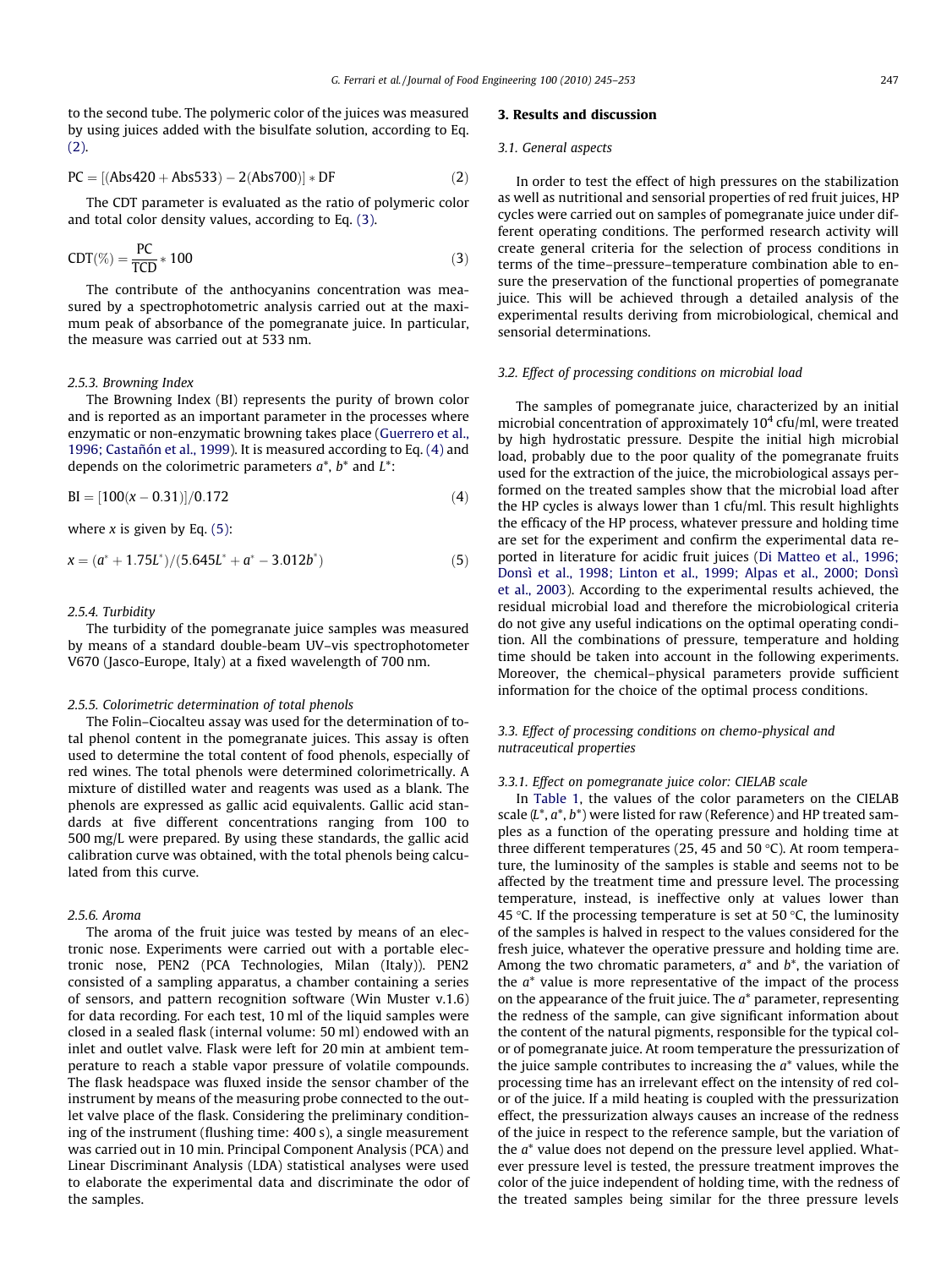<span id="page-3-0"></span>

Table 1

| Reference | $T = 25$ °C, $t = 5$ min |                           |      |            | $T = 45$ °C, $t = 5$ min  |       | $T = 50$ °C, $t = 5$ min |            |                           |       |      |            |
|-----------|--------------------------|---------------------------|------|------------|---------------------------|-------|--------------------------|------------|---------------------------|-------|------|------------|
|           |                          | a                         | n    | $\Delta E$ |                           | a     |                          | $\Delta E$ |                           | a     | D    | $\Delta E$ |
|           | 41.10                    | 11,97                     | 2,87 | 57.47      | 41.10                     | 11,97 | 2,87                     | 57,47      | 41.10                     | 11.97 | 2,87 | 57,47      |
| 400 MPa   | 39,83                    | 14,40                     | 4,50 | 59,60      | 40,33                     | 15,40 | 4,63                     | 59,33      | 27,80                     | 20,22 | 9,11 | 47,96      |
| 500 MPa   | 40.23                    | 16.40                     | 5,37 | 59,77      | 40,63                     | 16,53 | 5,23                     | 58,93      | 25,62                     | 19,21 | 6,56 | 48,72      |
| 600 MPa   | 41.60                    | 13.93                     | 4,13 | 57,93      | 40.10                     | 15.70 | 5,07                     | 59,40      | 28,41                     | 17,51 | 7,44 | 49,24      |
|           |                          | $T = 25$ °C, $t = 10$ min |      |            | $T = 45$ °C, $t = 10$ min |       |                          |            | $T = 50$ °C, $t = 10$ min |       |      |            |
|           | 41.10                    | 11,97                     | 2,87 | 57.47      | 41,10                     | 11,97 | 2,87                     | 57,47      | 41,10                     | 11,97 | 2,87 | 57,47      |
| 400 MPa   | 40,53                    | 11,63                     | 2,63 | 58,33      | 40,20                     | 15,83 | 4,80                     | 59,63      | 28,12                     | 18,76 | 8,27 | 51,92      |
| 500 MPa   | 43.67                    | 18.60                     | 7,50 | 57.53      | 40.73                     | 16,63 | 5,37                     | 58,87      | 27.57                     | 19,59 | 7,21 | 47,71      |
| 600 MPa   | 44.50                    | 19.57                     | 8,30 | 57.17      | 39.97                     | 15,63 | 4,83                     | 59,50      | 27.96                     | 18.80 | 7,41 | 46,92      |

Values of color parameters on CIELAB scale of pomegranate juice samples as a function of the processing pressure at different temperature levels and treatment times.

tested. The analysis of the trend of the total color difference,  $\Delta E$ , conveys the same indications. Despite the constant values observed for the samples treated at a temperature lower than 45  $\degree$ C in respect to the raw juice, significant variations are observed only at temperature values of 50  $\degree$ C. Therefore, among the combinations of the processing parameters tested, the appearance and the color perception of the juice are noticeably influenced by the high pressure process at a temperature higher than  $45^{\circ}$ C. The color analysis on the CIELAB scale suggests that the processing temperature is the parameter controlling the effect of the HP process on juice appearance. Moreover, the lower the processing temperature, the more negligible the overall color variation of the pomegranate juice is. The trend observed for the  $a^*$  parameter also indicates that the content of the free molecules responsible for the redness of the juice may change after a high pressure treatment.

### 3.3.2. Effect on pomegranate juice color: spectrophotometric analysis

In order to highlight the correlation between juice composition and color variation observed after a high pressure treatment as well as intensify the effect of the process on food quality, the color of the fresh and HP treated juices was determined through a detailed spectrophotometric analysis, as reported by [Alper et al.](#page-7-0) [\(2005\).](#page-7-0) The total color density (TCD), color density related to tannins (CDT), the color density related to polymeric substances (PC) of the samples were determined under several operating conditions. The experimental values of TCD parameter are shown in Fig. 1 for the raw and HP samples of pomegranate juice. The analysis of the experimental data clearly indicates the contribution of pressure, holding time and temperature on the sample color. At room temperature an increase of the pressure level applied causes a decrease of the value of this parameter dependent on the processing time. While a slight variation is observed for the samples processed at room temperature and for a holding time of 5 min, the TCD values linearly decrease in function of the operating pressure down to 70% of the initial value at the higher pressure level tested. Whereas, different trends are observed for the TCD values estimated for the HP samples treated at 45 and 50  $\degree$ C. First of all, at both the temperature levels, the TCD values do not depend on the processing time, with the experimental data being comparable and a threshold level of the processing pressure detected above which the trend of the TCD values is reversed. At  $45^{\circ}$ C, for instance, the TCD values start to increase with pressure level above 500 MPa, while the pressure threshold value is 400 MPa at an operating temperature of 50 $\degree$ C. However, the total color density takes into account the contribution of the compounds capable of determining the color perception of pomegranate juice, such as tannins, anthocyanins and polymeric fraction. Among these parameters, the tannins contribute to defining the astringent taste typical of both red wine and pomegranate juice, even if the effect of the high pressure process on this compound is not well understood. The values of the CDT are plotted for raw and processed juices as a function of the processing pressure, time and temperature in Fig. 2. At room temperature, the pressure cycles, i.e., pressure levels and holding time, have no significant effects on CDT, whatever the pressure level and processing time tested are. Similar results are achieved if the operating temperature is increased up to  $45^{\circ}$ C. Moreover, the trends of the CDT values are overlapped for the samples processed at room temperature and 45  $\degree$ C. A different behavior is shown by the samples treated at 50  $\degree$ C. In this case, pressurization causes an increase of the CDT value in respect to the value estimated for the raw sample. The observed increase of this parameter is higher for the samples treated at 400 MPa than the samples treated at 500 MPa and 600 MPa, which have a similar CDT value. Independent of the pressure level applied, the trends of the CDT parameters are similar for both the processing times tested, confirming that the observed increase of this parameter is mainly



Fig. 1. Total color density (TCD) values of pomegranate juice samples as a function of the processing pressure at different temperature levels and treatment times.



Fig. 2. Color density due to tannins (CDT) values of pomegranate juice samples as a function of the processing pressure at different temperature levels and treatment times.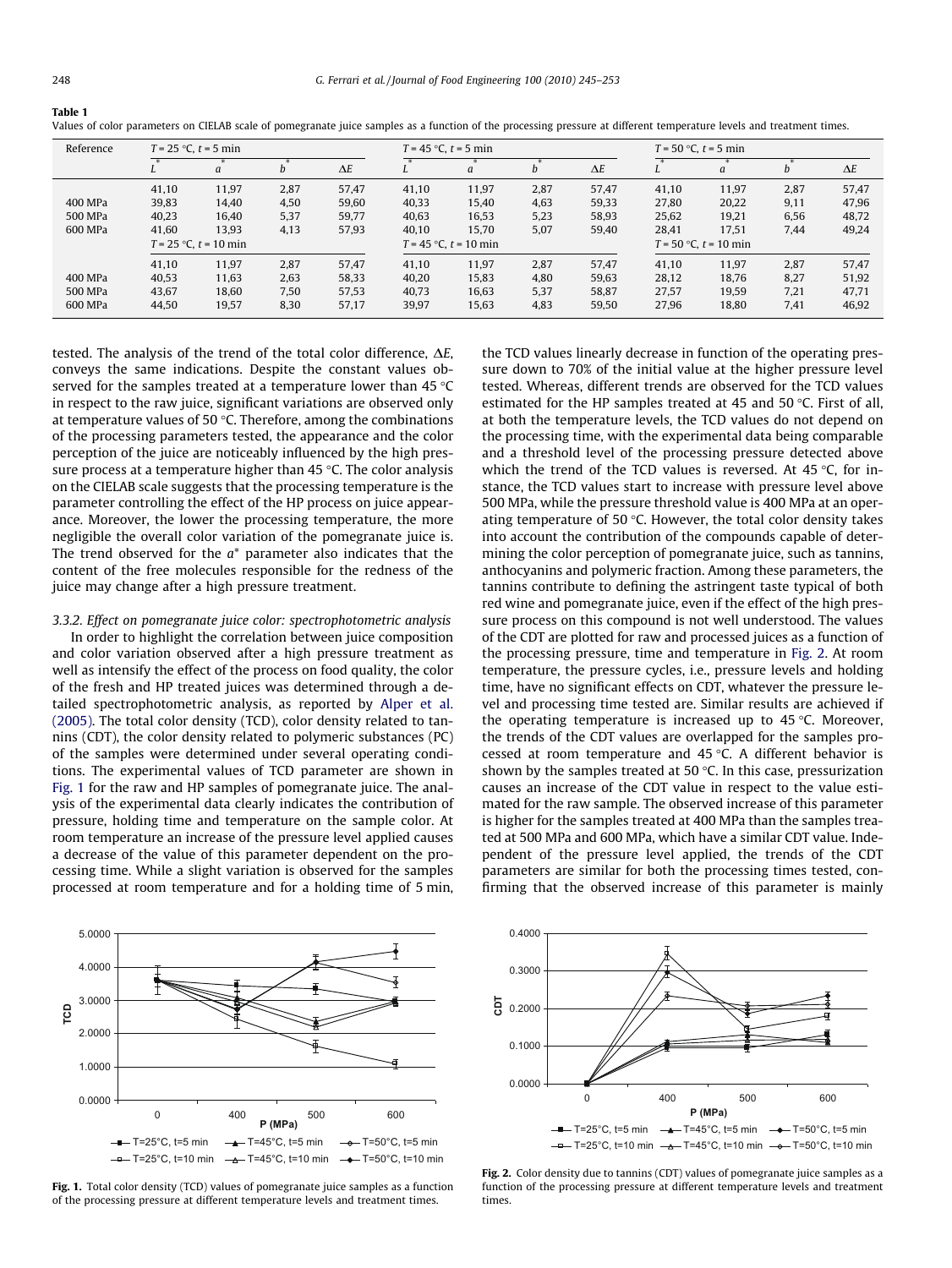correlated to the increase of the processing temperature. According to this observation, the increase of the TCD parameter is partly related to the content of the free tannins and the operating temperature should be controlled in order to reduce the astringency of the juice after the high pressure processing, while pressure and processing time seem to be ineffective on the this sensorial characteristic.

#### 3.3.3. Browing Index and turbidity

In Fig. 3, the behavior of the Browning Index, BI, is plotted as a function of the pressure level applied, upon varying the processing conditions (holding time, operative pressure). BI represents the purity of the brown color, as observed in several papers ([Guerrero](#page-8-0) [et al., 1996; Castañón et al., 1999\)](#page-8-0) and depends on two main parameters: the operative temperature and the processing time. If the processing time is set at 5 min, the high pressure process does not affect the values of the color parameters at room temperature, as the BI shows a constant trend. If the operative temperature increases at a parity of processing time, a significant variation of the brown color can be detected, only if the pressure level applied exceeds 500 MPa and the operative temperature is higher than 45  $\degree$ C. At longer processing times, the trend of the BI parameter changes as a function of the operative temperature. At room temperature the measured values decrease with the pressure level, while at an operative temperature of  $45^{\circ}$ C a significant variation of the color parameters cannot be detected. Finally, at a temperature of 50 $\degree$ C, the BI value increases with the pressure level applied. These results clearly demonstrate that the color stability of pomegranate juice depends on the processing conditions. However, the increase of the BI values at the higher pressure and temperature levels confirms the trend observed for the TCD parameter. Therefore, spectrophotometric and colorimetric determination both indicate that the color of the juice moves towards the higher intensity of red color, while the loss of the luminosity of the juice demonstrates that the color of the juice becomes darker. The turbidity of the samples, even if it is negligible in the unpasteurized pomegranate juice due to the effective clarification performed before the HP treatment, is drastically reduced after the process, whatever the processing conditions tested are. High pressure contributes to mechanically destroying the complexes responsible for the turbidity of the samples and not-detectable by the UV–vis spectrophotometer. The values of the turbidity of pomegranate juice samples processed under different conditions are plotted in Fig. 4. Therefore, the HP treatment contributes to stabilizing the clearness of the juice and avoids the separation of solid particles or complexes generally observed for fruit juices during storage.



Fig. 3. Browning Index (BI) values of pomegranate juice samples as a function of the processing pressure at different temperature levels and treatment times.



Fig. 4. Turbidity values of pomegranate juice samples as a function of the processing pressure at different temperature levels and treatment times.

#### 3.3.4. Effect on the nutraceutical compounds: anthocyanins and polyphenols

The concentration of anthocyanins and the content of the total phenols were determined for the HPP juices and compared with the values estimated for the fresh juice. The results are shown in Fig. 5 for the total amount of anthocyanins (AC) of high pressure treated samples at three different levels of temperature (25, 45, 50 °C) and two treatment times (5, 10 min). In Fig. 5, the value estimated for the fresh juice corresponds to the zero pressure level. The experimental results indicate that the content of anthocyanins is influenced mainly by pressure and temperature level. At room temperature, the concentration of these molecules decreases with the intensity of the treatment in terms of pressure level and processing time. Therefore, the higher pressure levels or longer processing times cause both a decrease of the anthocyanins content. If the samples undergo a treatment at a temperature higher than room value, the experimental data follow a different trend. First of all, the treatment time is not a relevant parameter, due to the concentration of the anthocyanins being similar for both the processing times tested. The application of the high pressure causes a slight decrease of the AC content, which results being independent of the pressure level tested at mild temperature  $(45 \degree C)$ . If the operating temperature exceeds  $45^{\circ}$ C and the pressure level is higher than 400 MPa, the observed trend is reversed. The AC content, in fact, is similar or higher than the value estimated for the fresh juice. This result indicates that in this particular range of processing conditions the high pressure treatment mainly modifies the mechanism of anthocyanins degradation by affecting the molecules involved in the kinetics of reaction, such as enzymes. Moreover, the observed trend of the AC content is similar to the one



Fig. 5. Total anthocyanins (AC) values of pomegranate juice samples as a function of the processing pressure at different temperature levels and treatment times.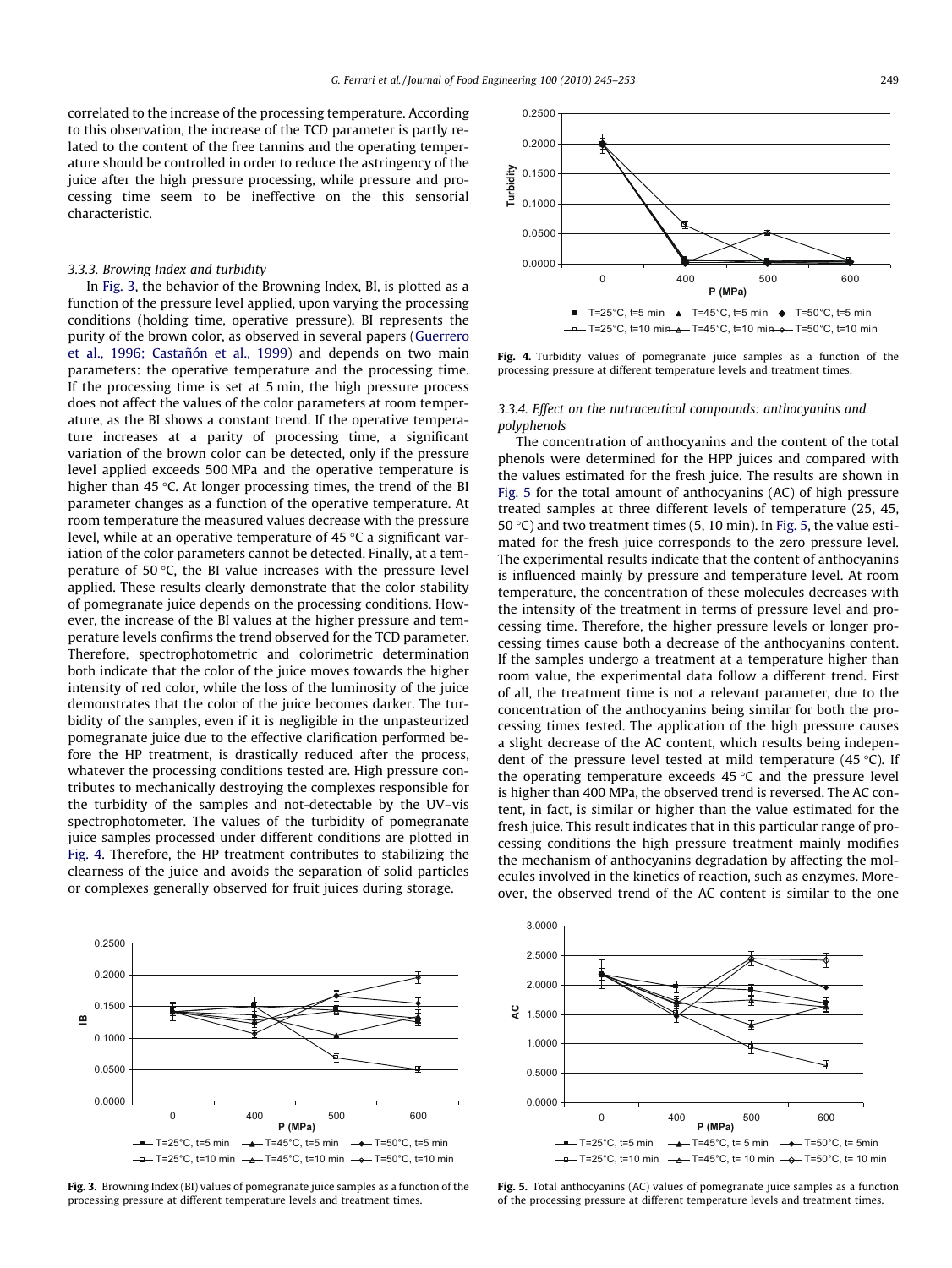#### <span id="page-5-0"></span>Table 2

Total Polyphenol content (g/L of gallic acid) values of pomegranate juice samples as a function of the processing pressure at different temperature levels and treatment times.

| Reference                     | $T = 25$ °C, $t = 5$ min<br>Total polyphenol<br>content( $g/L$ of gallic<br>acid) | $T = 45$ °C, $t = 5$ min<br>Total polyphenol<br>content( $g/L$ of gallic<br>acid) | $T = 50$ °C, $t = 5$ min<br>Total polyphenol<br>content( $g/L$ of gallic<br>acid) |
|-------------------------------|-----------------------------------------------------------------------------------|-----------------------------------------------------------------------------------|-----------------------------------------------------------------------------------|
| 400 MPa<br>500 MPa<br>600 MPa | 1.36<br>1.04<br>1.14<br>1.19<br>$T = 25$ °C, $t = 10$ min                         | 1.36<br>1.15<br>1.18<br>1.02<br>$T = 45$ °C, $t = 10$ min                         | 1.36<br>1.48<br>1.30<br>1.15<br>$T = 50$ °C, $t = 10$ min                         |
| 400 MPa<br>500 MPa<br>600 MPa | 1.36<br>1.27<br>0.89<br>0.79                                                      | 1,36<br>0.95<br>1.13<br>1.08                                                      | 1.36<br>1.92<br>1.38<br>1.32                                                      |

already described for the TCD parameter. Therefore, the color density of the juice is correlated to the concentration of free anthocyanins, which can represent the key factor for the standardization of the processing conditions in high pressure treatments. Several authors have reported that anthocyanins are stable to HP treatment at moderate temperatures ([Patras et al., 2009b](#page-8-0)). In contrast, some authors have also reported increased extractability of colored pigments in food components at extreme pressures ([Sánchez-](#page-8-0)[Moreno et al., 2005; Patras et al., 2009a\)](#page-8-0). However the observed stability of these molecules could be transient. The pressure and temperature levels tested during the experiments do not allow an irreversible inactivation of the enzymes involved in the degradation of the natural pigments. Therefore, the residual activity of the enzymes along with a small concentration of dissolved oxygen could cause the degradation of the anthocyanins during the storage of the processed juice, as widely supported by studies reported in current scientific literature ([Zabetakis et al., 2000; Suthanthangjai](#page-8-0) [et al., 2005\)](#page-8-0). These results confirm the experiments carried out at room temperature and allow the data obtained at higher temperature to be explained. In other words, the results showed that enzyme activity decreased when the temperature increased, as already been observed by several authors ([Fang et al., 2008](#page-8-0)).

The content of the total polyphenols was also determined for fresh juice and high pressure processed samples, with the results achieved at different pressures and temperatures as well as processing times being listed in Table 2. The behavior of this parameter is similar to the one observed for the anthocyanins content, due to the treatment being time relevant at room temperature and the pressure level decreasing the value of the total polyphenols. A temperature level higher than  $45^{\circ}$ C modifies the trend shown by the measured parameter. In particular, the application of a pressure level of 400 MPa increases the total polyphenols content, while at higher pressure levels the measured polyphenols content of the processed samples is comparable to the value estimated for the fresh juice. While the trend observed at room temperature and at 45  $\degree$ C can be explained as in the case of anthocyanins, by taking into account the enzymatic residual activity, with particular attention being attributed to the results obtained at a temperature



Fig. 6. Aroma pattern of pomegranate fresh juice and HP samples processed at different pressure level at ambient temperature (25 °C) and fixed treatment time (5 min).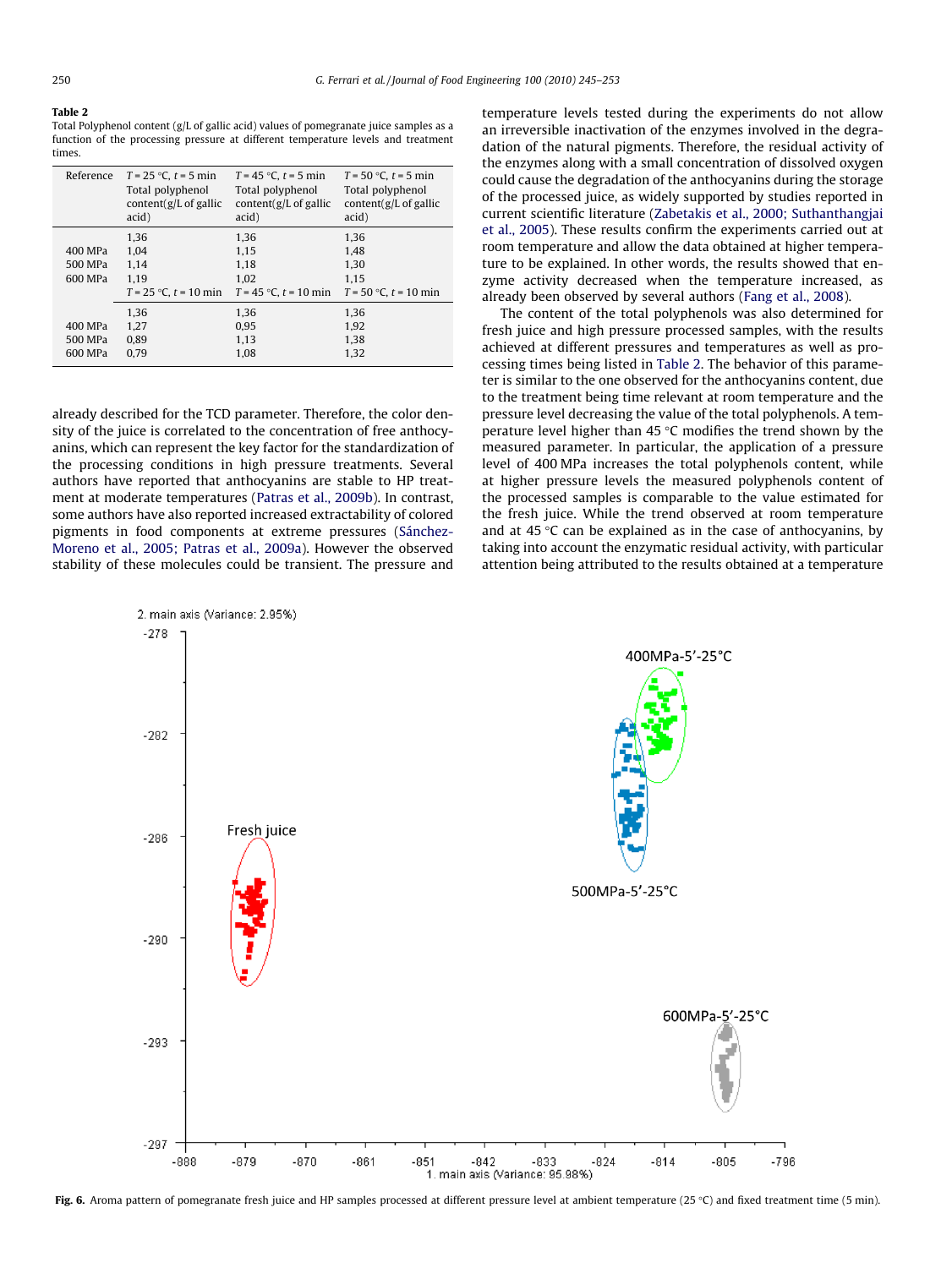

Fig. 7. Aroma pattern of pomegranate fresh juice and HP samples processed at different pressure level at ambient temperature (25 °C) and fixed treatment time (10 min).

of 50  $\degree$ C. The increase of the polyphenols concentration has already observed for red fruit derivatives or fresh fruits treated by high hydrostatic pressure in recent studies [\(Corramles et al., 2008; Pa](#page-7-0)[tras et al., 2009a; Terefe et al., 2009](#page-7-0)). Therefore, the content of the nutraceutical compounds can be used for the discrimination and choice of the optimal processing conditions to be used for the treatment of the pomegranate juice.

#### 3.3.5. Effect on the pomegranate juice aroma

Finally, the effect of the process on the aroma of the juice samples is described in detail in [Figs. 6–8,](#page-5-0) in which the aroma of the fresh and high pressure processed samples are analyzed according to the chemometric approach. Several mathematical methods could be applied to the multi-component analysis of the odors. The LDA approach was used to analyze the aroma pattern of the tested samples. The Electronic Nose (EN) pattern of the HP processed juices was set up under three different conditions. [Fig. 6](#page-5-0) compares the EN pattern of the fresh juice and HP samples processed at several pressure levels and a fixed treatment time (5 min). This pattern allows approximately 99% of the aroma variance to be represented. In particular, the first main axis corresponds to an overall variance of approximately 96%. Therefore, the variations observed along this axis represent the differences among the aroma of the sample better. The second main axis is associated to an overall variance of approximately 3%. Therefore, the variations along this axis may be considered negligible. The LDA analysis, in this case, allows the aroma of the fresh and processed samples, which take up separate zone of the plot, to be discriminated. Moreover, the set of data corresponding to the different pressure levels show the same value on the first main axis, while differ on the value of the second main axis. The data related to the samples processed at 400 MPa and 500 MPa are partially overlapped, thus demonstrating that the aroma of the samples are similar. Even if the samples processed at 600 MPa show a different aroma profile, taking into account the variance of the second main axis, it can be concluded that the aroma of the HP juices can be distinguished from that of the fresh juice, while the pressure level has no significant effect on the aroma profile. Similar observations derive from the analysis of the EN pattern plotted in [Fig. 6](#page-5-0) for the fresh juice and HP juice samples treated for a longer processing time (10 min). In this specific case, higher processing times are effective on the aroma of the samples processed at the lower pressure level tested, while the aroma profile of the samples processed at 500 MPa and 600 MPa are completely overlapped. Finally, [Fig. 8](#page-7-0) reports the EN profile of the fresh juice and HP samples processed at a fixed pressure level (400 MPa) and processing time (5 min) but at different temperature levels. The EN pattern allows the aroma of the processed and fresh juices to be discriminated. It also demonstrates that the operating temperature is a relevant parameter. The samples processed at different temperatures have a different aroma profile. In conclusion, the aroma of pomegranate juice is mainly influenced by the operating temperature and processing time. The application of high pressure has no significant effect on the aroma at room temperature and a short processing time. The increase of the operating temperature or processing time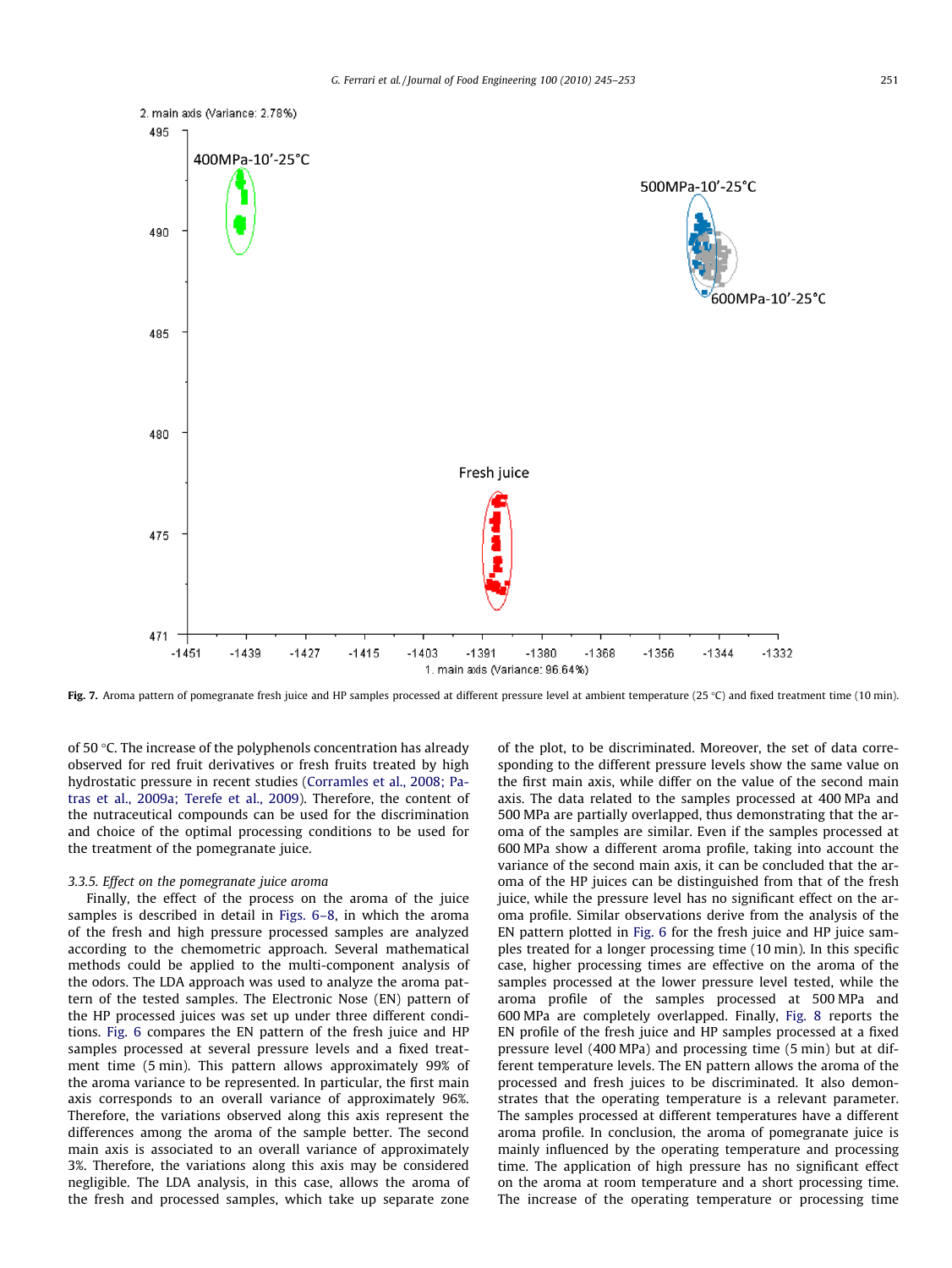<span id="page-7-0"></span>

Fig. 8. Aroma pattern of pomegranate fresh juice and HP samples processed at fixed pressure level (400 MPa) and processing time (5 min) and different temperature levels.

causes an evident variation of the aroma with respect to the fresh juice as reported in current literature ([Lambert et al., 1999](#page-8-0)).

# 4. Conclusions

The application of high pressures results to be particularly interesting on the pomegranate juice, characterized by a high added value, due to the high content of nutraceutical components (anthocyanins, polyphenols, tannins). The experiments, by analyzing the effect of the main processing variables (pressure, temperature and time) on both the microbiological stability as well as the properties responsible for the sensorial and nutraceutical quality of the investigated products, demonstrate that a pressure level greater than 400 MPa ensures the complete decontamination of pomegranate juice. In agreement with the experimental data, the main process variable was found to be operating temperature. In particular, since at the maximum temperature used in the tests of 50  $\degree$ C, the color indices  $L^{\dagger}$ ,  $a^{\dagger}$  and  $b^{\dagger}$  differ significantly from the values presented by the reference samples as well as significant variation of the values of BI and CDT, the content of polyphenols and the aroma, it is arguable that the stabilization of pomegranate juice cannot be carried out at 50  $\degree$ C. The differences between the experimental results performed on samples processed at 45 and 25  $\degree$ C are significantly minimal. Therefore, the choice lies in room temperature, thus saving the costs relating to the heating of the high pressure reactor and reducing the occurrence of heat-induced modification of juice quality. Since the increase of the processing time or pressure level causes the reduction of nutraceutical compounds after the high pressure treatment at room temperature, this suggests minimizing the value of these parameters. Therefore, in the specific case of the pomegranate, very mild processing conditions can be applied in order to ensure the safety of the product as well as preserve the natural quality of the product. Further experiments are required in order to verify the stability of pomegranate juice during storage under refrigerated conditions as well as to define the shelf-life of the product processed under optimized treatment conditions.

### References

- Alpas, H., Kalchayanaud, N., Bozoglu, F., Ray, B., 2000. Interactions of high hydrostatic pressure, pressurization temperature and pH on death and injury of pressure-resistant and pressure-sensitive strains of foodborne pathogens. International Journal of Food Microbiology 60, 33–42.
- Alper, N., Savas, K.B., Acar, J., 2005. Influence of processing and pasteurization on color values and total phenolic compounds of pomegranate juice. Journal of Food Process and Preservation 29, 357–368.
- Castañón, X., López-Malo, A., Argaiz, A., 1999. Effect of storage temperature on the microbial and color stability of banana purees prepared with the addition of vanillin or potassium sorbate. Food Science Technology International 5, 51–58.
- Corramles, M., Toepfl, S., Butz, P., Knorr, D., Tausche, B., 2008. Extraction of anthocyanins from grape by-product assisted by ultrasonics, high hydrostatic pressure or pulsed electric fields: a comparison. Innovative Food Science and Emerging Technologies 9, 85–91.
- Di Matteo, M., Donsì, G., Ferrari, G., 1996. The utilization of high hydrostatic pressure in the stabilization of orange juice. Italian Journal of Food Science 2, 99–106.
- Donsì, G., Ferrari, G., Di Matteo, M., Bruno, M.C., 1998. High pressure stabilization of lemon juice. Italian Food and Beverage Technology XIV, 14–16.